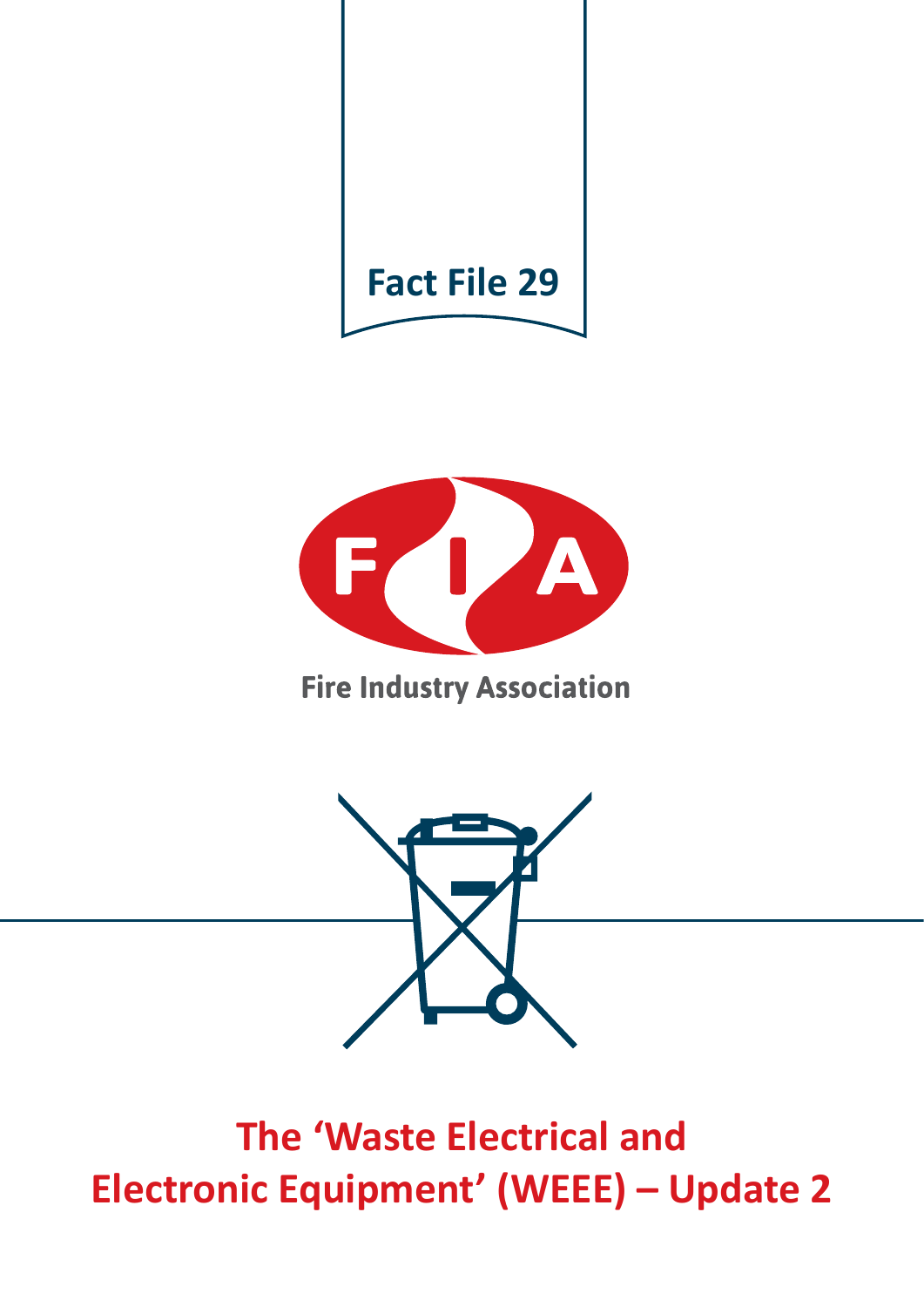# The 'Waste Electrical and Electronic Equipment' (WEEE) -Update 2



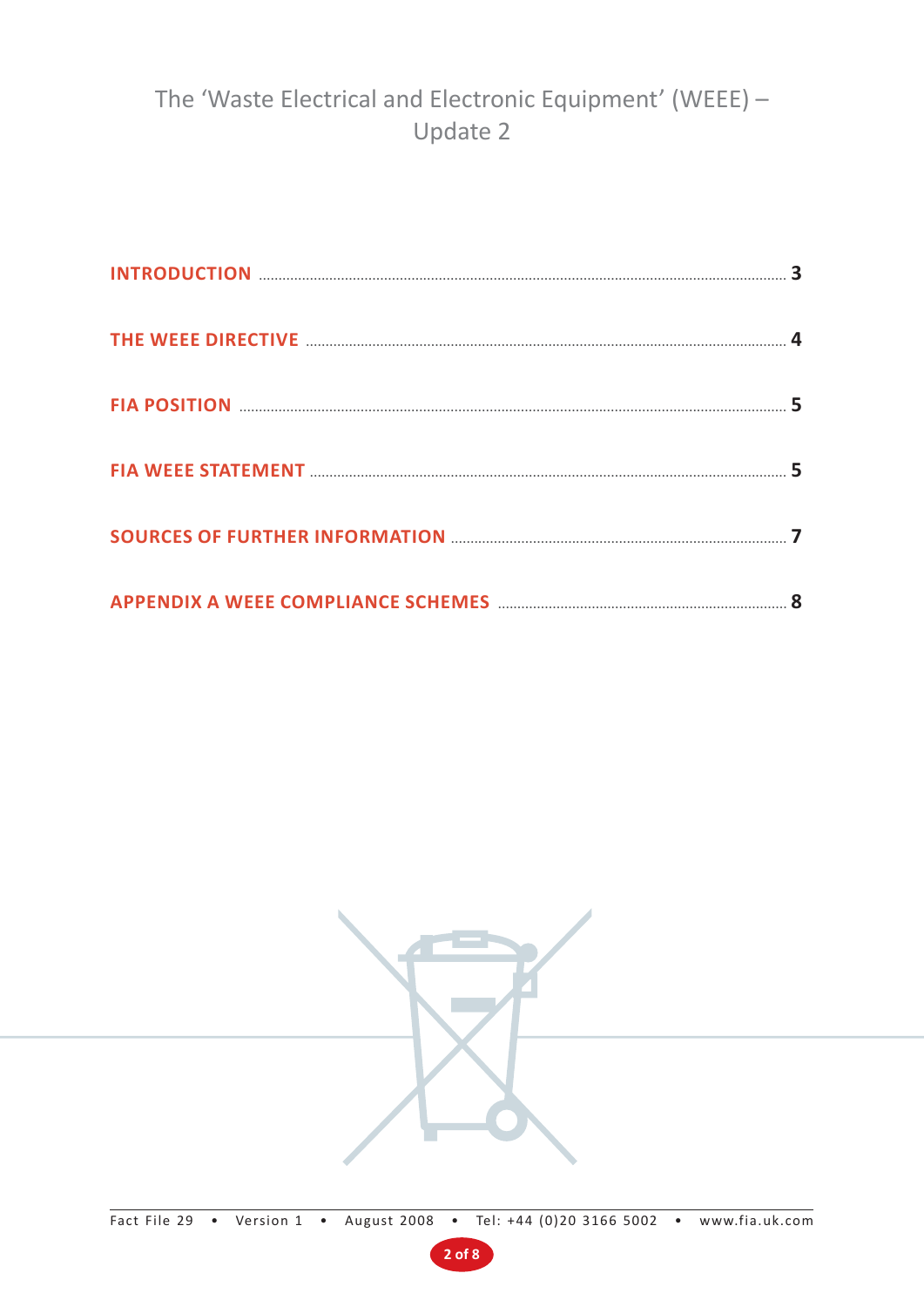#### **INTRODUCTION**

This Fact File has been prepared to update members on developments since the publication of Fact File 20 which gave the basic requirements of the Directive. The main requirements of WEEE are given in Fact File 12.

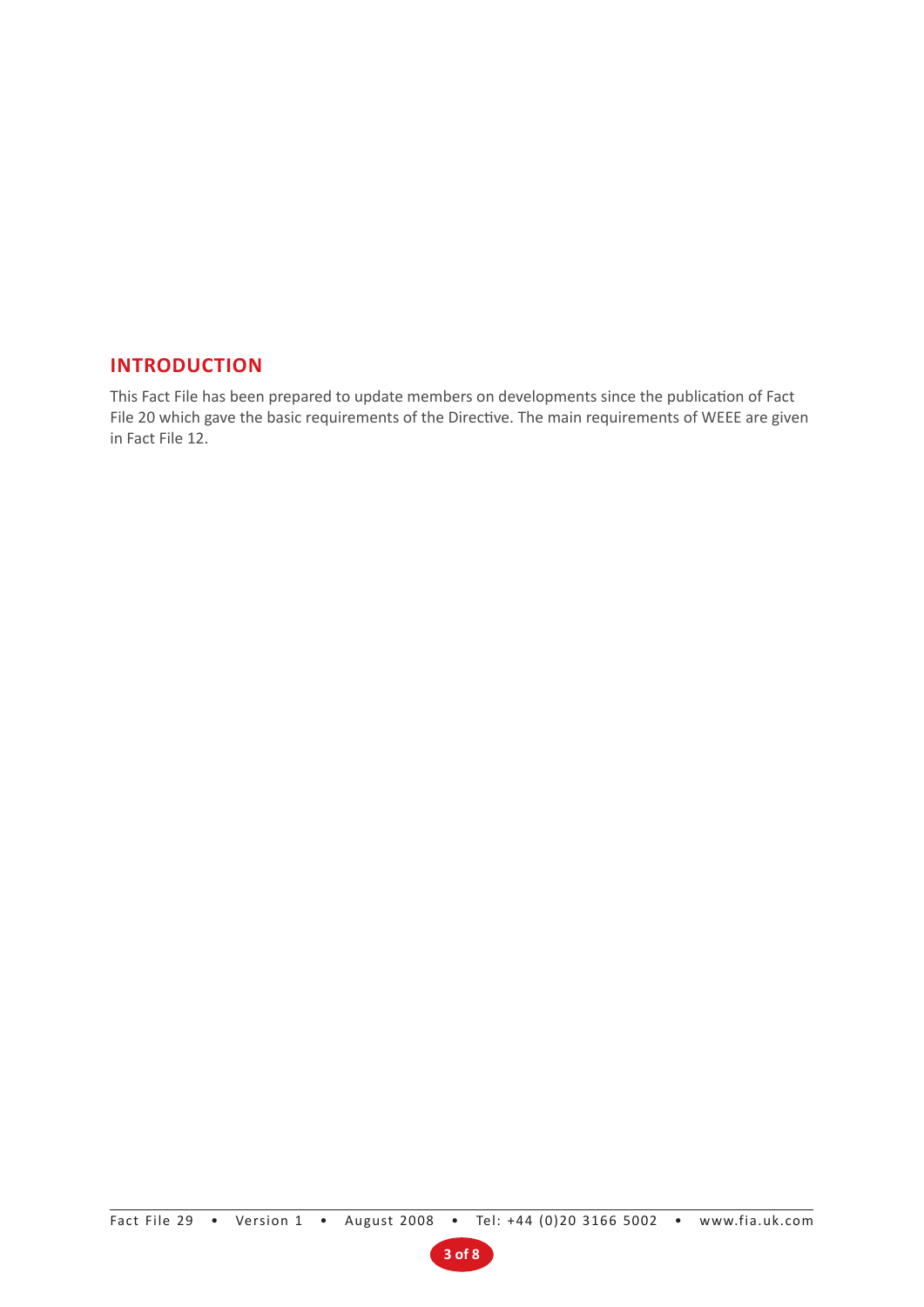### **THE WEEE DIRECTIVE**

The UK Regulations were not published until the end of 2006 and the producer responsibilities came into effect in April 2007.

The Department for Business, Enterprise & Regulatory Reform (BERR) established an independent non-governmental public body on the Waste Electrical and Electronic Equipment (WEEE) Regulations the WEEE Advisory Board (WAB). The WAB consists of 13 individuals from various industry sectors and will provide independent advice for the development of the WEEE system.

The role of the group is to:

- Advise Government on the implementation and supporting infrastructure for the UK WEEE system and identify where improvements are needed to maximise the benefits of the Regulations
- Consider improvements to the Regulations in relation to the infrastructure relationship between the stakeholder communities
- Consider the UK's input into the EU review of the WEEE Directive
- Identify good practice within the WEEE stakeholder community
- Consider and make recommendations on how the UK can move to a system of individual producer responsibility (IPR)

The first meeting of this group was held in April 2008

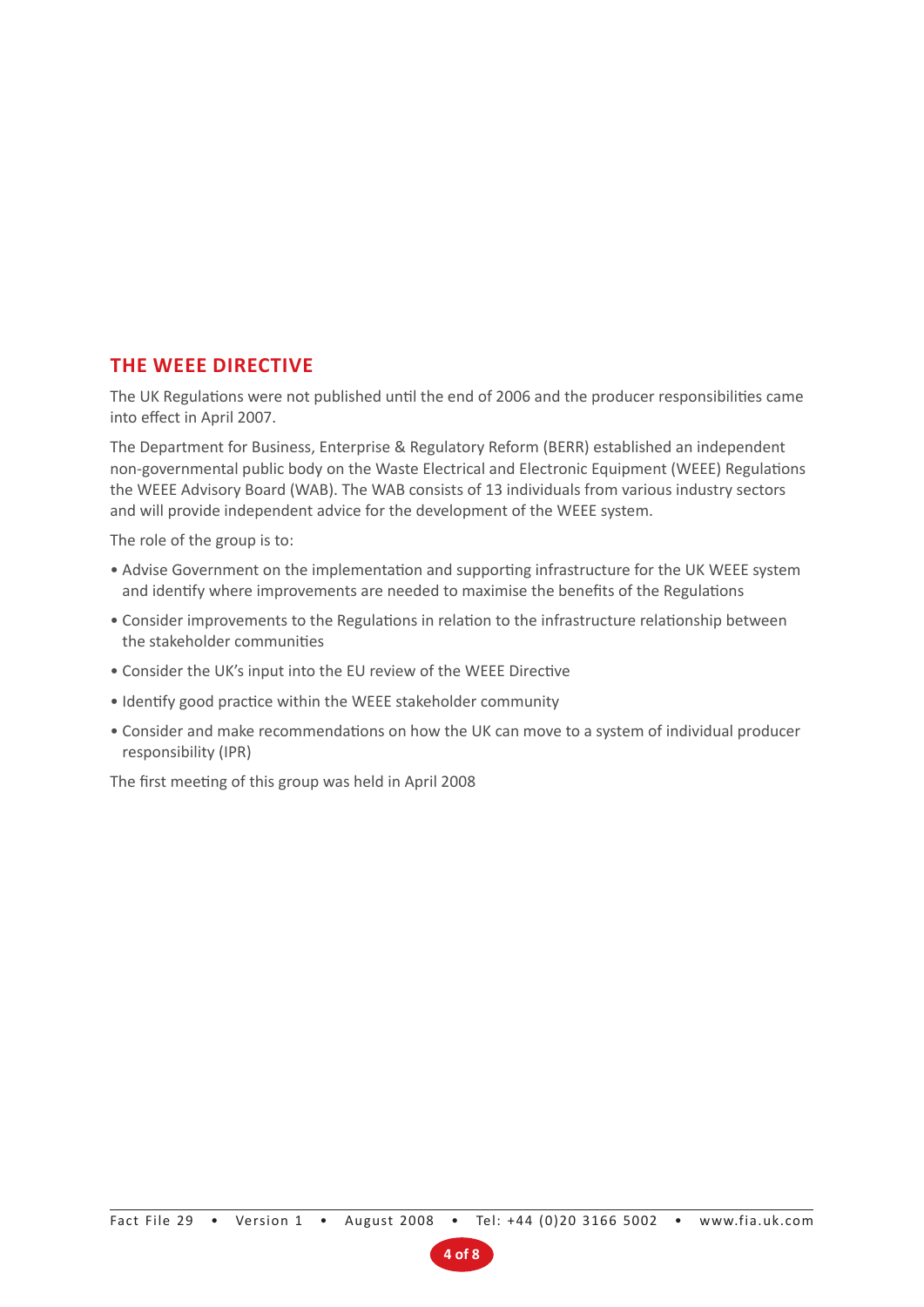### **FIA POSITION**

The FIA has reviewed the BFPSA position with regard to the B2B part of the Directive and has concluded that the position agreed by BFPSA is no longer valid and that electronic fire protection equipment is within the scope of the Directive and UK Regulations. This position is similar to that of compatible industries such as the electronic security industry (BSIA). The FIA WEEE statement is given below:

### **FIA WEEE STATEMENT**

The primary purpose of the WEEE Directive and UK Regulations is the control of waste electrical and electronic equipment (WEEE) and to require the re-use, recycling and other forms of recovery of such waste, so as to reduce volumes being disposed to landfill or incineration.

In the UK the Waste Electrical & Electronic Equipment (Producer Responsibility) Regulations 2006 were laid before Parliament on 12 December 2006 and came into force on 2 January 2007. They require obligated producers to label all EEE products from 1 April 2007 and to pay for the recovery and recycling of WEEE from 1 July 2007.

In 2006, the BFPSA established a position on WEEE where it concluded that commercial (B2B) fire detection and alarm products and electronic products for fixed suppression, which are included in Category 9 in the Directive, fell outside the scope of the Directive since they are products installed as fixed installations. The statement recommended that members could voluntarily comply with Directive and UK regulations, but there was no compulsion to do so.

Since that position was taken, the UK WEEE Regulations have been published and have been in force for some time. Further discussions with regard to what is considered a 'fixed installation' have been held and it has been recognised that the definition of fixed installations is still not clear. However, what is clear from our discussions, is that in the view of UK and EU regulators, electronic components of fixed fire protection systems are not considered 'fixed installations'.

In addition to this 'regulator's view' there is an expectation from users of our products for the industry to have high environmental credentials. This is reflected in the FIA leadership statement.

As a result, the FIA has concluded that all electronic components of fixed fire protection systems, both for domestic (B2C) and Commercial (B2B) markets are within the scope of the Directive and UK Regulations, and producers of this equipment should join a compliance scheme as soon as practicable.

As part of the review of the WEEE Regulations the FIA have identified three UK compliance schemes that best meet the requirements of our industry. Details of these schemes can be found on the FIA Website. Of course members are free to choose their own scheme from those available in the UK.

A FIA Fact File which explains the technical background to this decision and the implications for all members including the servicing and installation members will be published shortly.

The result of this changed view is that manufacturers of all electronic fire alarm products for the commercial market are now obliged to comply with requirements of the Directive including affixing the 'wheelie bin' logo on products for sale/use within the UK. They will also have to take steps to ensure the correct disposal of the products and provide DTI with sales data.

The FIA has held discussions with a number of possible compliance schemes, three of which have a good fit to the requirements of FIA members and their details are given in appendix A. Other schemes are available and FIA members are free to use which ever scheme best suits their requirements.

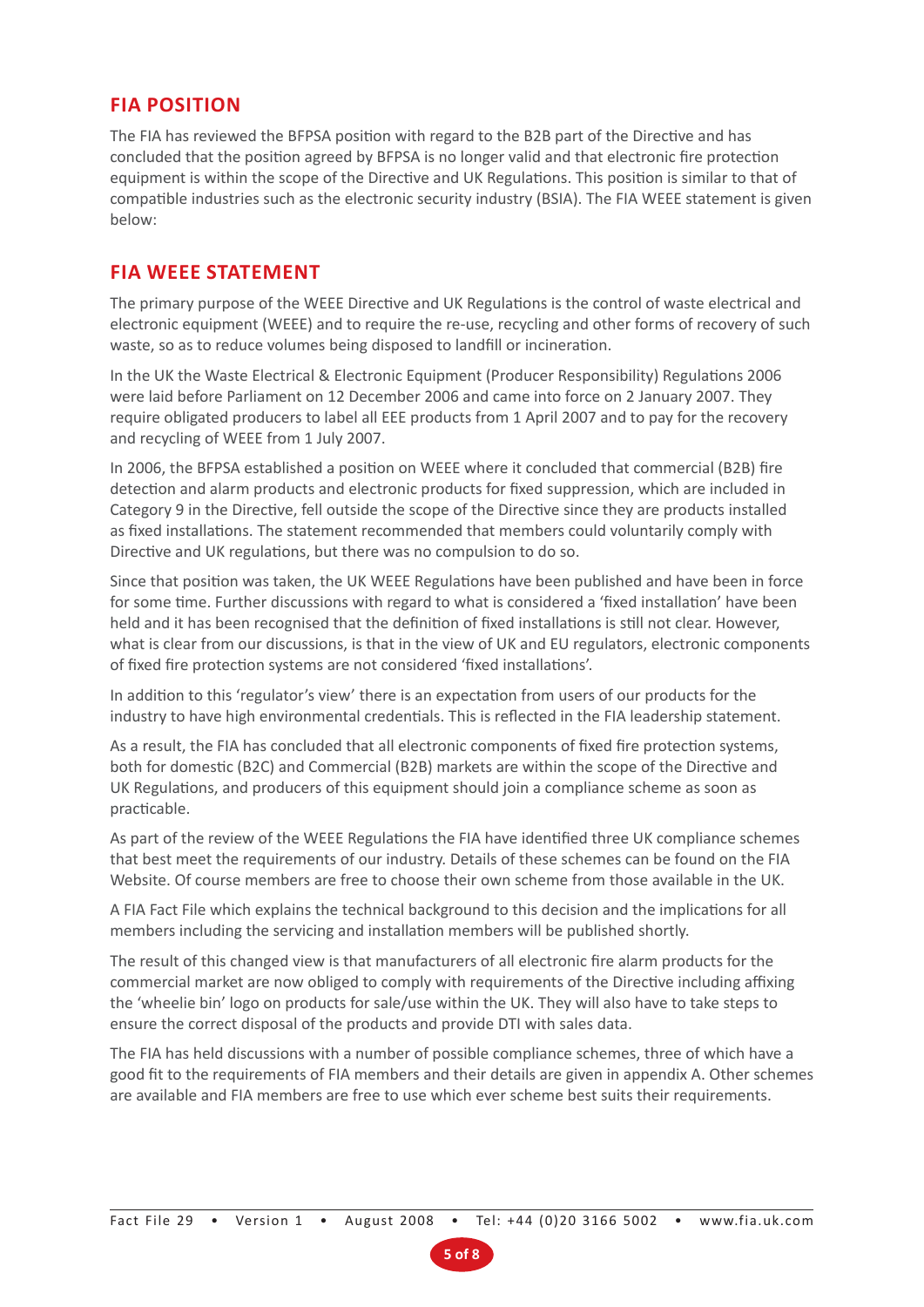With regard to the domestic sector (B2C) many FIA smoke alarm manufacturing members have registered with scheme 3 from the list in appendix A and the FIA Self Contained Smoke Alarms Group (SCSAG) have drafted guidance for the recycling centres on how to handle ionisation detectors. The group will continue to monitor progress within the scheme.

Installers and maintainers of fire detection and alarm electrical equipment, who are not manufacturers, will need to dispose of WEEE materials through the appropriate recycling schemes that plug into the B2B collection and recycling arrangements arranged by the relevant manufacturer. At the present time, recycling centres seem to be slow in establishing clear operational parameters for this, so the onus is on the installer/maintainer to ensure that the waste equipment is delivered to an official recycling centre.

Our understanding is that it is then the responsibility of the recycling centre to pick up on the relevant manufacturers' disposal arrangements, which will have been financed through the WEEE collection scheme.

As further clarity develops on this subject, the FIA will advise member companies accordingly.

The FIA will review the Directive, UK Regulations and compliance options and if there is any change to the regulation, compliance and applicable schemes FIA members will be notified.

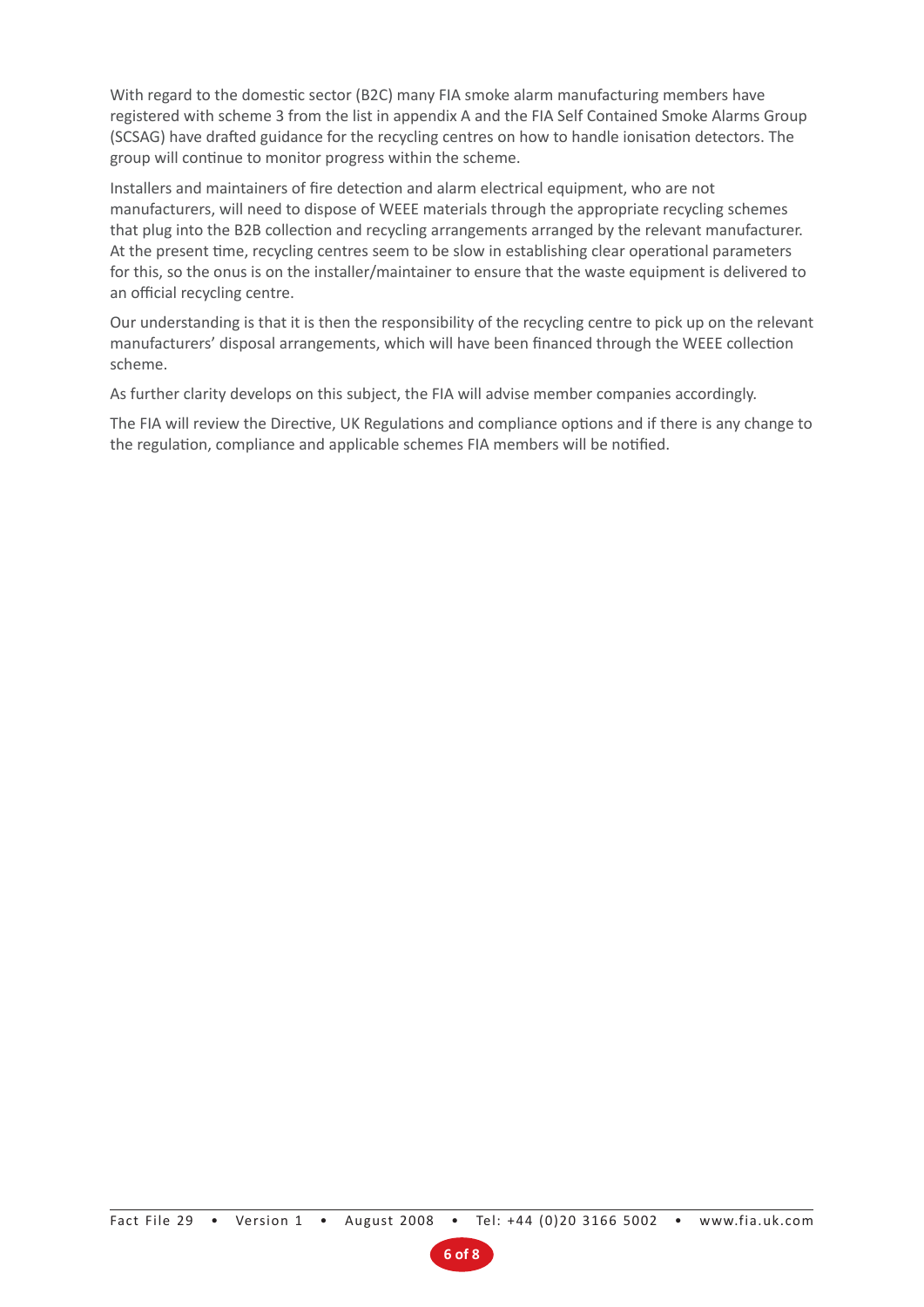## **SOURCES OF FURTHER INFORMATION**

- **For copies of the Directives and other associated information:** http://www.berr.gov.uk/sectors/sustainability/weee/page30269.html
- **Relevant information provided by Orgalime:** http://www.orgalime.org/